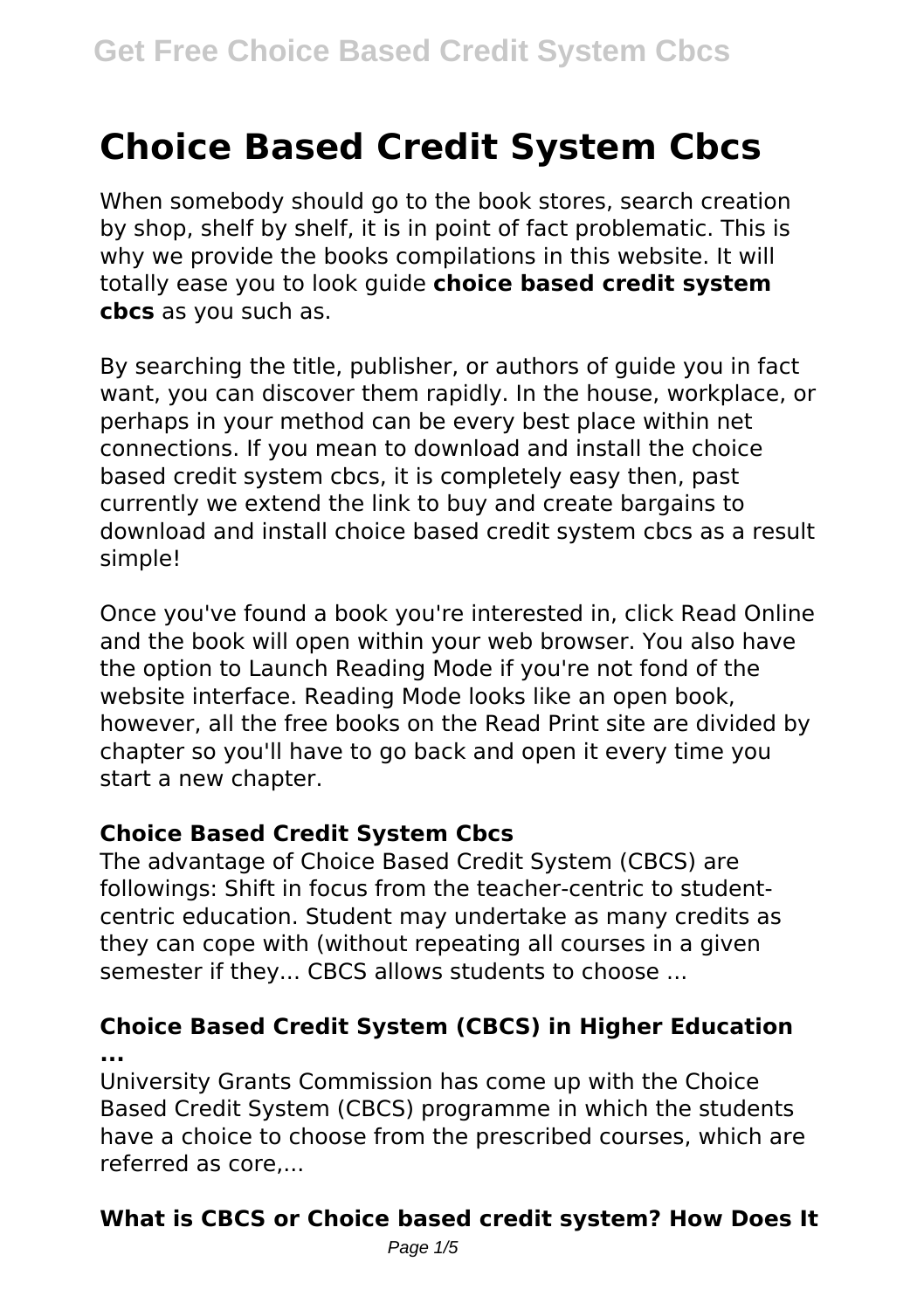**...**

Choice Based Credit System (CBCS): The CBCS provides choice for students to select from the prescribed courses (core, elective or minor or soft skill courses). Course: Usually referred to, as 'papers' is a component of a programme. All courses need not carry the same weight. The courses should define learning objectives and learning outcomes.

# **Choice Based Credit System (CBCS) — Vikaspedia**

Choice Based Credit System (CBCS): These courses aim to provide a paradigm shift in the national education policy seeking to bridge an increasing gap between an undergraduate degree and employability. The proposed curriculum endeavours to empower the students and help them in their pursuit for achieving overall excellence.

# **CHOICE BASED CREDIT SYSTEM (CBCS) - gcchamba.com**

Choice Based Credit System (CBCS): The CBCS provides choice for students to select from the prescribed courses. Sequencing Plan for the B.E. / B.Tech. Degree Curriculum Semesters Course Coverage I –II HSS, BS and ES; Common for all Branches; Mandatory Courses III-IV BS Common for all Branches and ES; PS – Core/Elective

### **CHOICE BASED CREDIT SYSTEM (CBCS) REGULATIONS GOVERNING ...**

Choice-Based Credit System (CBCS) The University Grants Commission (UGC) has created a lot of buzz by introducing the Choice-Based Credit System (CBCS).

### **5 things you need to know about Choice-Based Credit System ...**

(PDF) CHOICE BASED CREDIT SYSTEM (CBCS): A BETTER CHOICE IN EDUCATION SYSTEM | Ashish Kumar Chaubey - Academia.edu The aim of Education is the all-round development of the students. Development of their cognitive abilities is important simultaneously with affective and psychomotor development.

# **(PDF) CHOICE BASED CREDIT SYSTEM (CBCS): A BETTER CHOICE ...**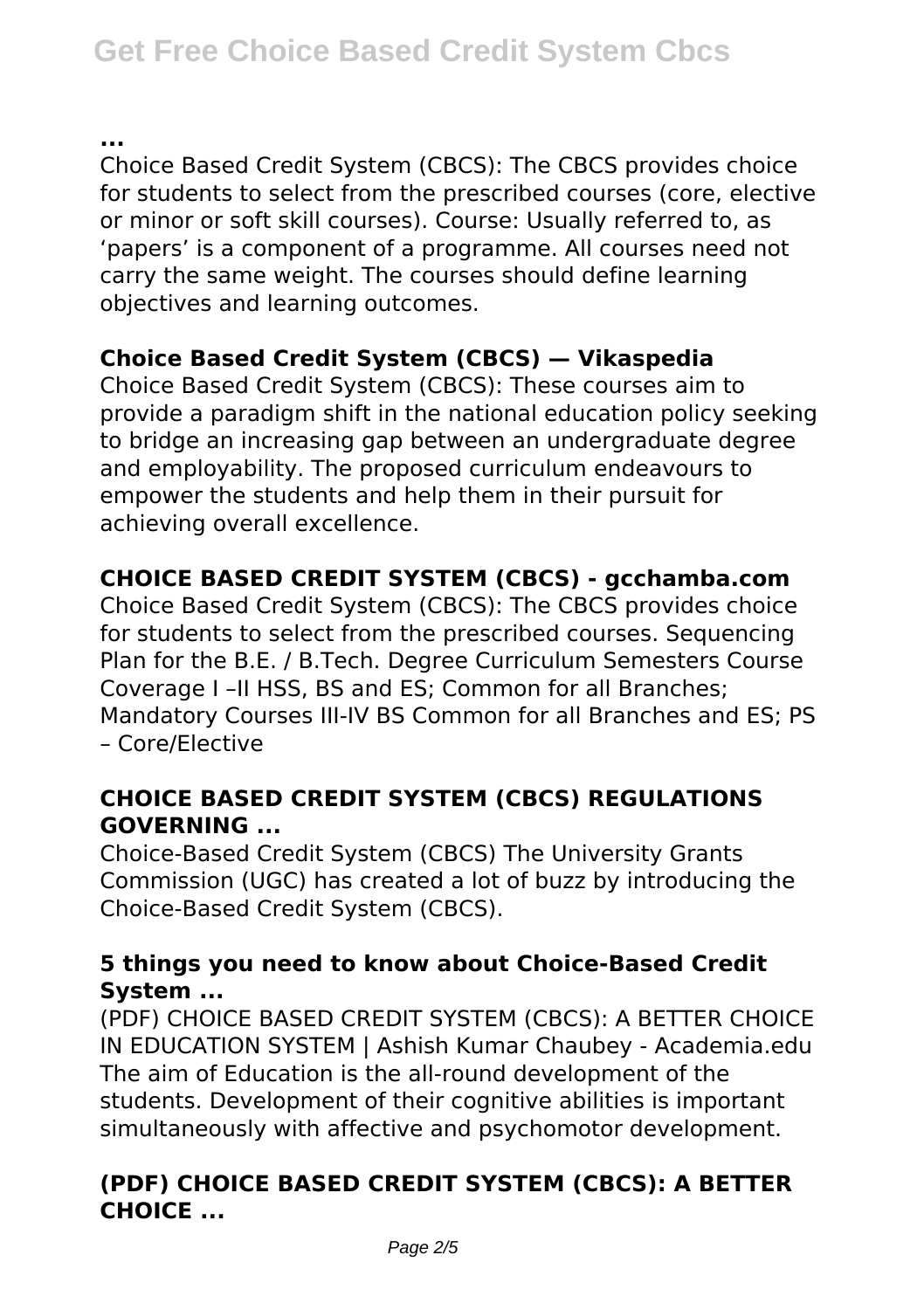Choice Based Credit System Choice Based Credit System (CBCS) In the twenty-sixth year of autonomy (2003 - 2004), a significant achievement in the curriculum was the introduction of the Choice Based Credit System (CBCS) at the Postgraduate level in the Day Stream and at the Undergraduate and Postgraduate levels in the Self-Financed Stream.

#### **Choice Based Credit System - Madras Christian College**

Commensurate with the times and taking into account the challenges the age of globalization and knowledge-societies pose, UOM is aware of the urgent need to move towards semesterized Choice-Based Credit System (CBCS) and Continuous Assessment and Grading Pattern (CAGP).

### **University of Mysore Choice - Based Credit System (CBCS)**

CHOICE BASED CREDIT SYSTEM (CBCS): The CBCS provides an opportunity for the students to choose courses from the prescribed courses comprising core, elective/minor or skill based courses. The courses can be evaluated following the grading system, which is considered to be better than the conventional marks system.

## **Guidelines for MINIMUM COURSE CURRICULUM FOR UNDERGRADUATE ...**

A choice based credit system (CBCS) is an initiative launched by the University Grants Omission (UGC) in India in 2016. This system will allow students to pick additional courses which can be skill based, elective or core in nature. It is applicable only for college/university level. It has been adapted keeping the international standards in mind.

### **What is a choice based credit system (CBCS)? What are its ...**

The Meaning of Choice Based Credit System (CBCS) in Brief CHOICE BASED - Choice of multiple courses GRADING - Marks secured is in letter grade format SEMESTER - Learner-teacher engagement quotient can be measured/ identified semester-wise CREDIT - Class hours per week carries additional importance ...

# **Choice Based Credit System | CBCS Implementation |**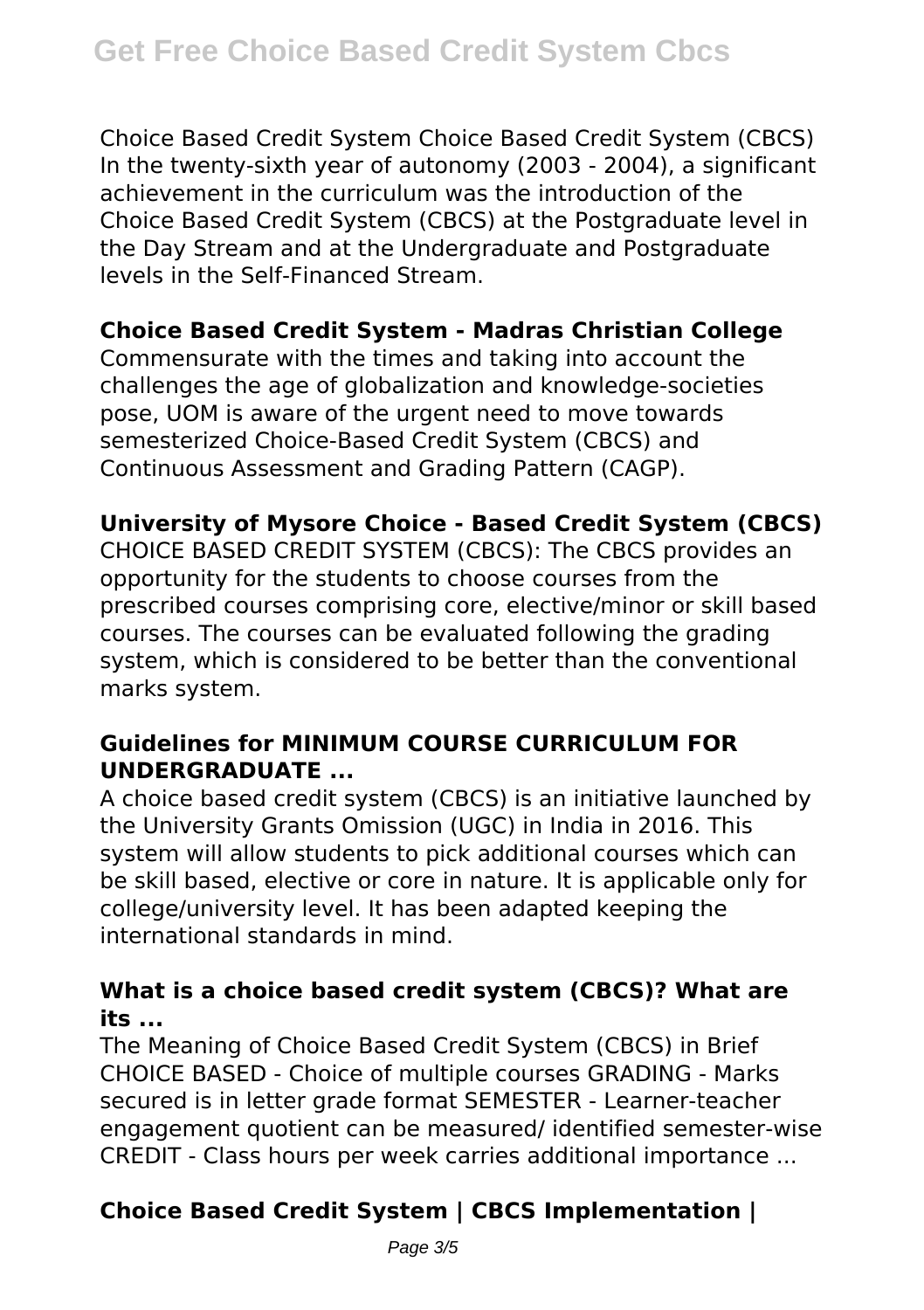#### **MasterSoft**

VTU Choice Based Credit System (CBCS) scheme is applicable for the students admitted in 1st year on and after July 2015. Visvesvaraya Technological University VTU, Belagavi, Karnataka has announced that the program of study shall be called the degree Program of study in Bachelor of Engineering / Technology, abbreviated as B.E. / B.Tech.

### **VTU Choice Based Credit System (CBCS) Scheme of marks ...**

The choice based credit system provides a 'cafeteria' type approach in which the students can take courses of their choice, learn at their own pace, undergo additional courses and acquire more than the required credits, and adopt an interdisciplinary approach to learning, It is desirable that the HEIs move to CBCS and implement the grading system.

## **UGC GUIDELINES ON ADOPTION OF CHOICE BASED CREDIT SYSTEM**

The CBCS system provides flexibility in preparing the curriculum and granting credits based on the course intensity and teaching hours. This helps students to pursue courses of their choice, study at their own pace, learn extra courses and acquire more than the required credits.

### **Choice-Based Credit System | Sarala Birla University | SBU**

On the initiative of the University Grants Commission (UGC) to bring about qualitative improvements in the national higher education system, Choice-Based Credit System (CBCS) is being introduced. The main feature of the CBCS is to make undergraduate education student-centric rather than systemcentric or teacher-centric.

# **Choice Based Credit System (CBCS) (Sciences) Panjab ...**

• The choice based credit system provides – a 'cafeteria' type approach in which the students can take courses of their choice, learn at their own pace, undergo additional courses and acquire more than the required credits, and adopt an interdisciplinary approach to learning,